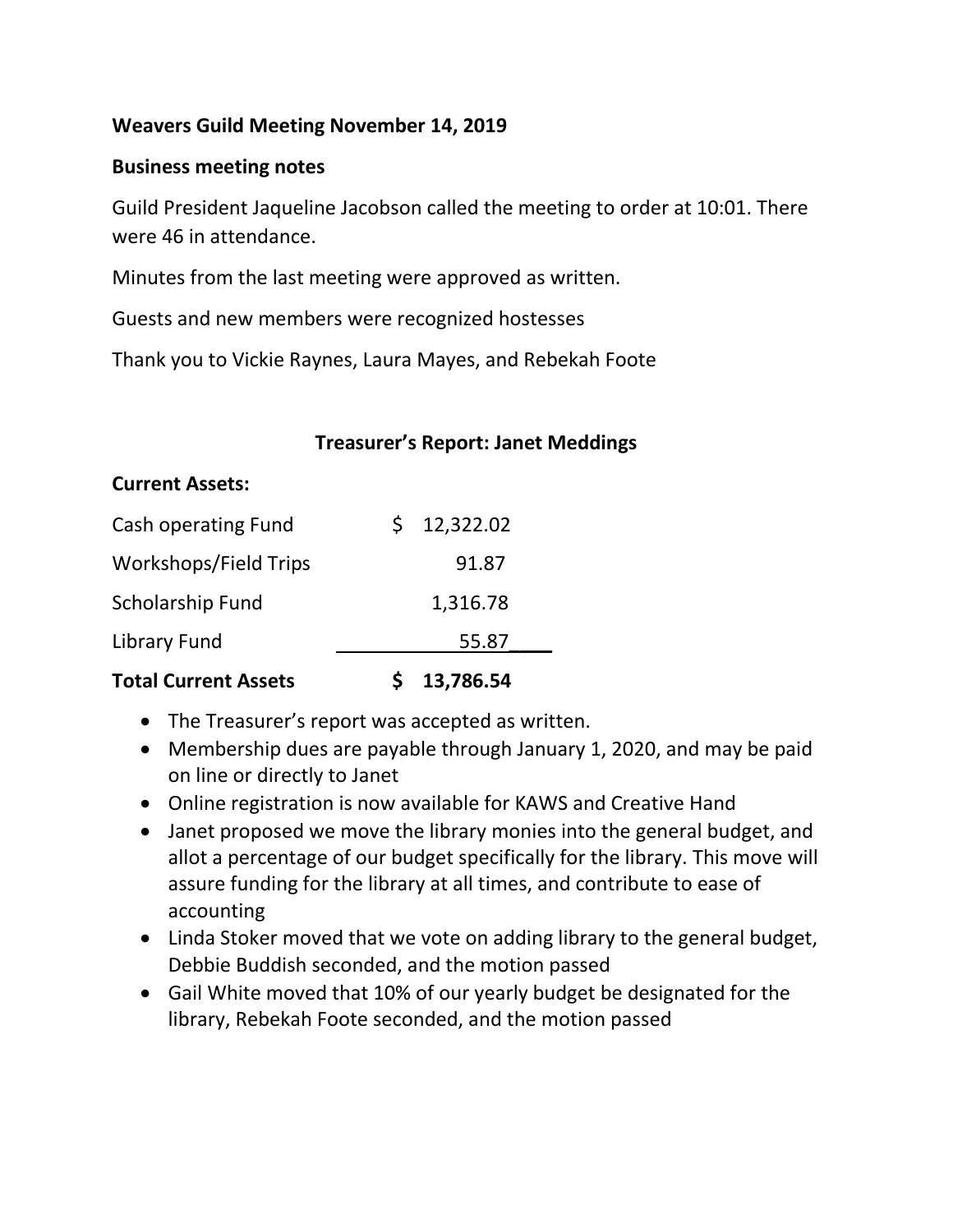#### **Reports:**

### **Programs: Lynette Beebe**

- **December –** Holiday party: the gift theme is "bags". Please wear something you have created this year, for our mini fashion show. Bring a dish to share for our pot luck luncheon
- **January**  Swap and Shop. Bring items to sell, trade or donate. Proceeds from donated items will benefit the guild. Make sure all items for sale are priced and labeled with your name

### **Workshops: Marcia Harvey**

- The Christmas tree workshop was a success, and there are examples to share with the group today.
- **December 6,9, & 10 -** Marcia will teach a double weave workshop in Lawson, MO at the home of Jan Cain. Cost will be \$175. Contact Marcia for more details

### **Newsletter: Kathryn Worley**

There will be no newsletter in January. Kathryn will be out of town and without wi-fi access

#### **Service Project: Jackie Kincaide**

- The Weaver's Guild provides hand-work projects for the Hospice House as a service to our community. We need to keep a service project going in order to maintain our tax-free status. Contact Jackie Kincaide for more information.
- Please put supplies in zip lock bags, and bring supplies for an entire project; for example, embroidery hoops, cloth, pattern, thread, needle, and scissors, *or* color pages and crayons or pencils, *or* yarn, crochet hook, pattern, and scissors…. Make a start on each project, so the person who takes it up can just continue without having to think or plan. Examples would be to knit a few rows of a scarf, or embroider a leaf, etc.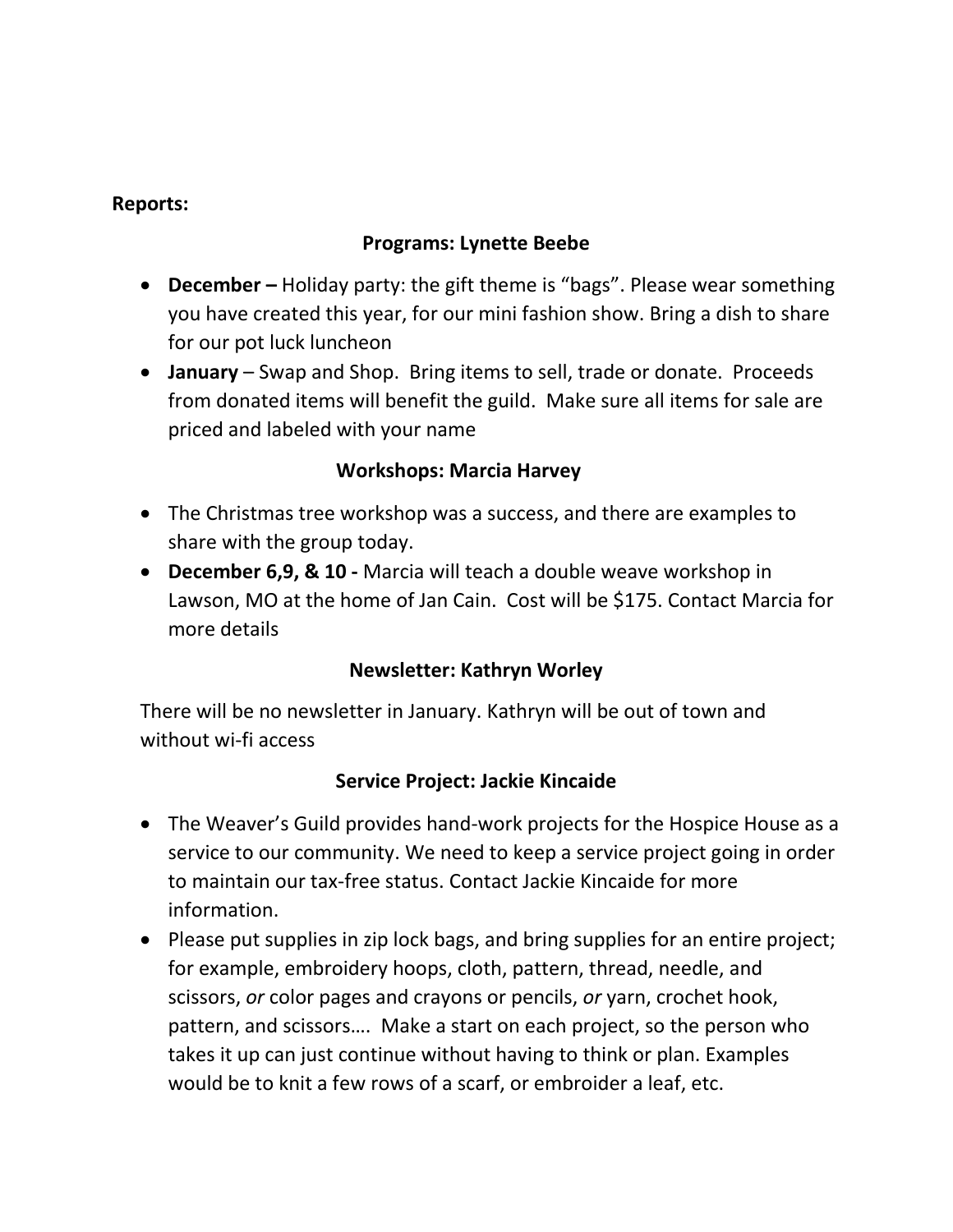## **Library: Debbie Buddish**

A new book on dyeing is available. Please speak to Debbie if there are books you would like to see in the library.

### **Scholarships: Gail White**

• Please take advantage of scholarship funds.

 $\blacksquare$ 

 Gail brought attention to an overshot workshop coming up in Warsaw, MO, with a cost of \$300. More info on that on the Weaving Workshops, Warsaw fb page.

### **Mentoring: Cindy Smith**

A new chair for this position is needed, as Cindy is moving to another position. Rebekah Foote volunteered. Thank you!

#### **Sewing Group: Sandy Cahill/Jacqueline Jacobson**

- The sewing group will meet the first Saturday each month at 10 a.m. at the Yarn Mercantile in Independence. Newcomers are welcome
- Anyone needing help with sewing or fitting garments, can find assistance in this group

#### **Rigid Heddle Group: Jacqueline Jacobson**

The rigid heddle study group meets the last Thursday of each month at 1:00pm at the home of Mary Babcock in Lee's Summit. There will be no meeting of this group in November or December due to the holidays

### **Felting Group: Judy Santner**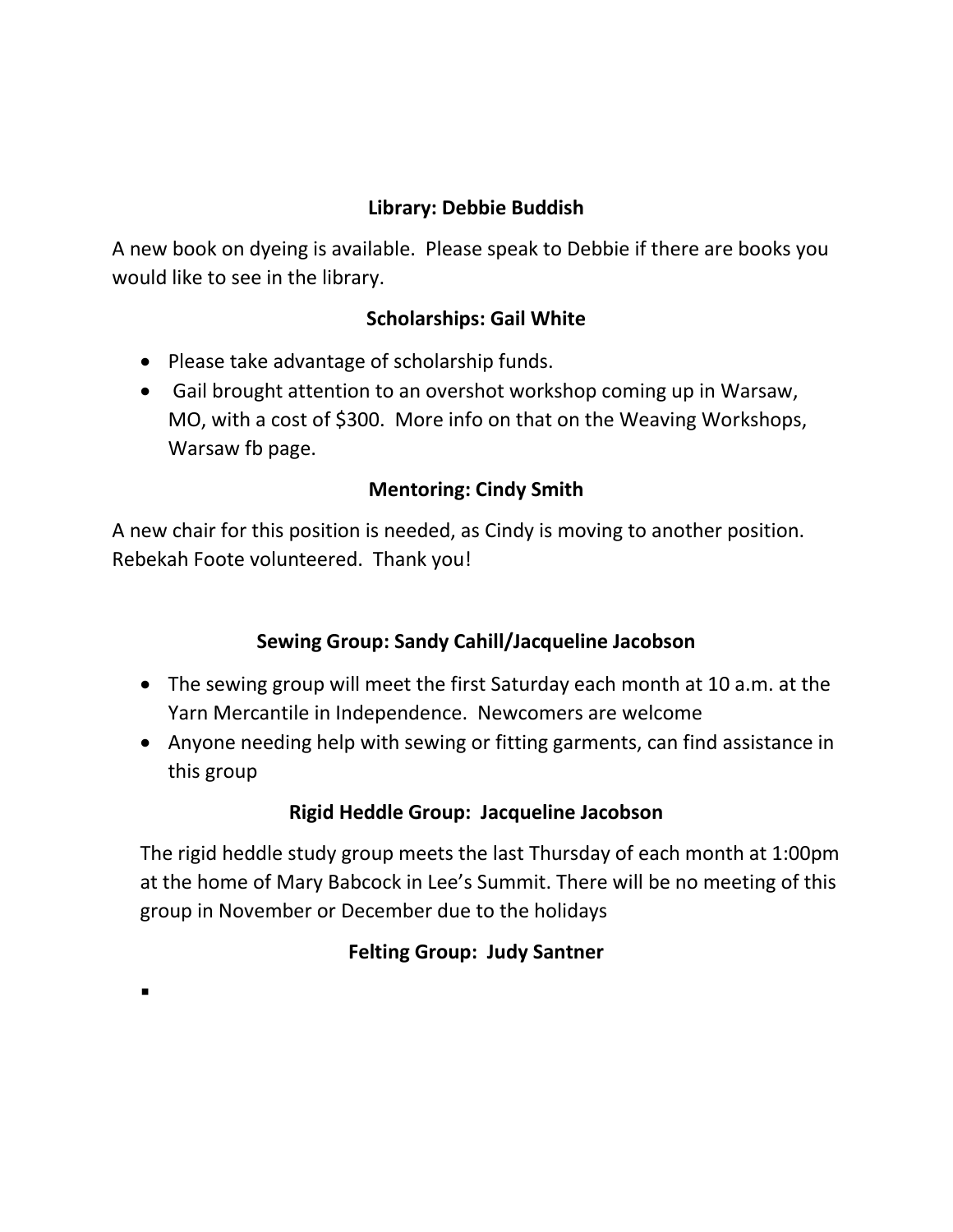## **KAWS: Lolly Buxton, Sandy Cahill, Marcia Harvey**

- Lolly Buxton was the guild representative to KAWS this year in Emporia, KS. She reports there was not a great turn-out because the date was moved. They opted to have a Makers' Market this year rather than the usual retreat/conference, and those who attended enjoyed being able to sample various crafts and artforms.
- The KAWS board has voted to give registration grants for next years' KAWS. Two grants for \$35 each will be available in exchange for a short presentation at your guild to present what you learn.
- Next KAWS will be a retreat at Lake Doniphan, and we will be collaborating with MOFA, the Missouri Fiber Artists.
	- Registration will be \$200, and will cover room, board, and use of the facilities.
	- Attendees will pay for classes in addition.
	- We look forward to hearing from some Nationally known speakers.
	- Registration is available on line. When a class is full, it will show on the registration forms.
	- There is an email link to Marcia to get on a waiting list for full classes

# **Creative Hand: Barrie Mason, Leesa Duby, Sandy Cahill**

Dates for the 2019 Creative Hand, the annual Fiber and Weaver Guilds' show and sale, are Friday and Saturday, November 22 and 23, at Old Shawnee Town. See their web site or fb page for more information.

### **Old Business:**

- Thanks to Rebekah Foote for taking care of orders for shirts, bags, etc. with the Weavers' Guild logo. Those items are available today for those who ordered.
- A new KAWS representative is needed. Please consider filling this very important role.